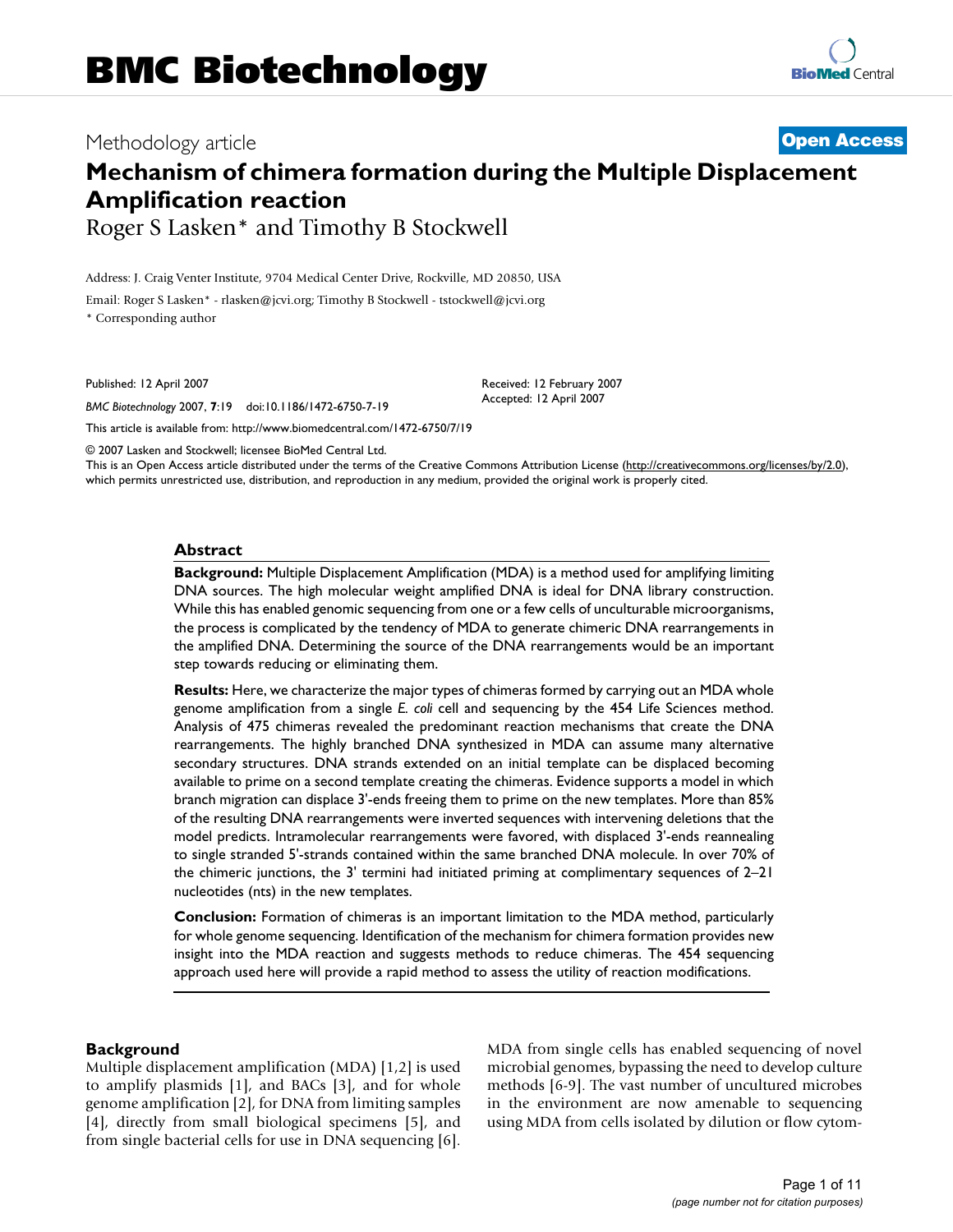etry [6], micromanipulation methods [10,7,8] or microcolony technology [11].

One difficulty with MDA is its tendency to generate chimeric DNA rearrangements in the amplified DNA. For example, chimeras were found during sequencing in cloned libraries generated from MDA reactions [9]. The DNA rearrangements complicate genome assembly. While the correct sequence can be resolved by sequencing to a sufficient depth, it would be an important improvement to reduce chimeras, particularly considering the complexity of completing genomes of novel organisms. A high throughput method for sequencing organisms from environmental samples would be facilitated by elimination of the sequence rearrangements. Here, we have carried out an analysis of the chimeric sequences and the mechanism of their formation. The majority of chimeras were inverted sequences with an intervening deletion. The molecular mechanism that leads to the rearrangements was proven by sequencing 475 chimeric junctions generated by MDA.

## **Results**

An MDA reaction from a single *E. coli* cell was analyzed by the 454 Life Sciences pyrosequencing method [12]. 495 chimeras were found in the 108,944 total uniquely mapped reads (10,878,753 total uniquely mapped bases) of *E. coli* K12 sequence. The chimeras were formed by the joining of two sequences. 475 chimeras could be unambiguously mapped to two genomic sequences (see Methods) and were included in the subsequent analysis of reaction mechanisms. In 406 chimeras (85%) a sequence inversion had taken place (Fig 1A and 1C; and Table 1). The second segment of the chimera was inverted from its original orientation in the genome. Only 69 (15%) of chimeras resulted from the joining of two segments in direct orientation (Fig 1B and 1D). The order of the two segments could also be reversed during the DNA rearrangement. That is, the first segment in the chimera (Fig 1, black arrows) could be joined to a segment that had been either downstream (Fig 1A and 1B, open arrows) or upstream (Fig 1C and 1D, open arrows) in the genomic sequence.

The rearrangements can be readily explained as occurring when displaced 3'-termini are freed to prime on nearby displaced 5'-strands. MDA occurs through a process where random hexamers prime multiple times on each template strand (Fig 2A). The reaction proceeds through a strand displacement mechanism with the phi29 DNA polymerase extending 3'-termini while concurrently displacing any downstream copies starting from their 5'-ends [1]. A branched DNA molecule results having numerous single stranded 5'-ends. Many of these are ultimately converted to double stranded DNA by the random hexamer primers. However, single stranded intermediate forms will be present and multiple alternative secondary structures are predicted to be stable. By a simple branch migration reaction, 3'-termini can be displaced (Fig 2B and 2C) and are available for mispriming events that would generate chimeras (Fig 3A and 3B). Branch migration is an energetically favorable mode of DNA strand exchange [13,14] with alternative forms predicted to occur in equilibrium.

The displaced 3'-terminus would be free to reanneal, preferentially at randomly occurring complementary segments on nearby 5'-strands (Fig 3B). The outcome will be the joining of two sequences in inverted orientation with an intervening deletion of the form A'C (Fig 3C). The finding that 85% of chimeras had this inverted form supports this as the likely mechanism. The chimeric junctions also reveal the site where the displaced 3'-end annealed to the second template and continued elongation. In the example (Fig 3B), from one of the sequenced chimeric junctions, priming was initiated on the new template where the sequence CGCAG-3' on the 3'-end had annealed to the sequence 5'-CTGCG-3' on the 5'-strand. In 76.8% of cases, the 3'-ends initiated priming at complimentary sequences of  $\geq 2$  bp on the new templates. These ranged up to 21 base pairs of complimentarity (Fig 4). The complimentarity occurred in 93.5% and 90.9% of cases for inverted and directly joined segments, respectively, when <10 kb apart, but only 34.8% and 27.6%, respectively, when >10 kb apart. Therefore, there was a significantly higher frequency of complimentary bases for the more proximal segments. 21 representative examples (from the inverted segments < 10 kb apart) are shown of the base pairs between the primer stand and new template at chimeric junctions (Table 2, bold nucleotides).

For inversions, the data is also consistent with a predominantly intramolecular mechanism in which a 3'-end relocates to a new template contained in the same branched DNA molecule (Fig 3A and 3B). The two segments joined tended to be less than 10 kb apart (Table 1) in the genome and would, therefore, frequently be contained in the same amplicon molecule. Furthermore, the distribution for inversions of segments <10 kb apart also supports an intramolecular mechanism where the limiting factor is the frequency of encounters between the 3'-end and new template. The number of inverted chimeras fell off with distance between the two segments (Fig 5A). If these segments were not contained in a single DNA molecule, no correlation to proximity in the genome would be predicted. However, the 3'-end could anneal to other molecules with no constraint on the map distance between the segments. Consistent with this, for segments >10 kb apart, the number of chimeras did not correlate to proximity (Fig 5C) for either inverted (closed bars) or direct (open bars) rearrangements. However, even when <10 kb apart, there was no apparent correlation to proximity for the few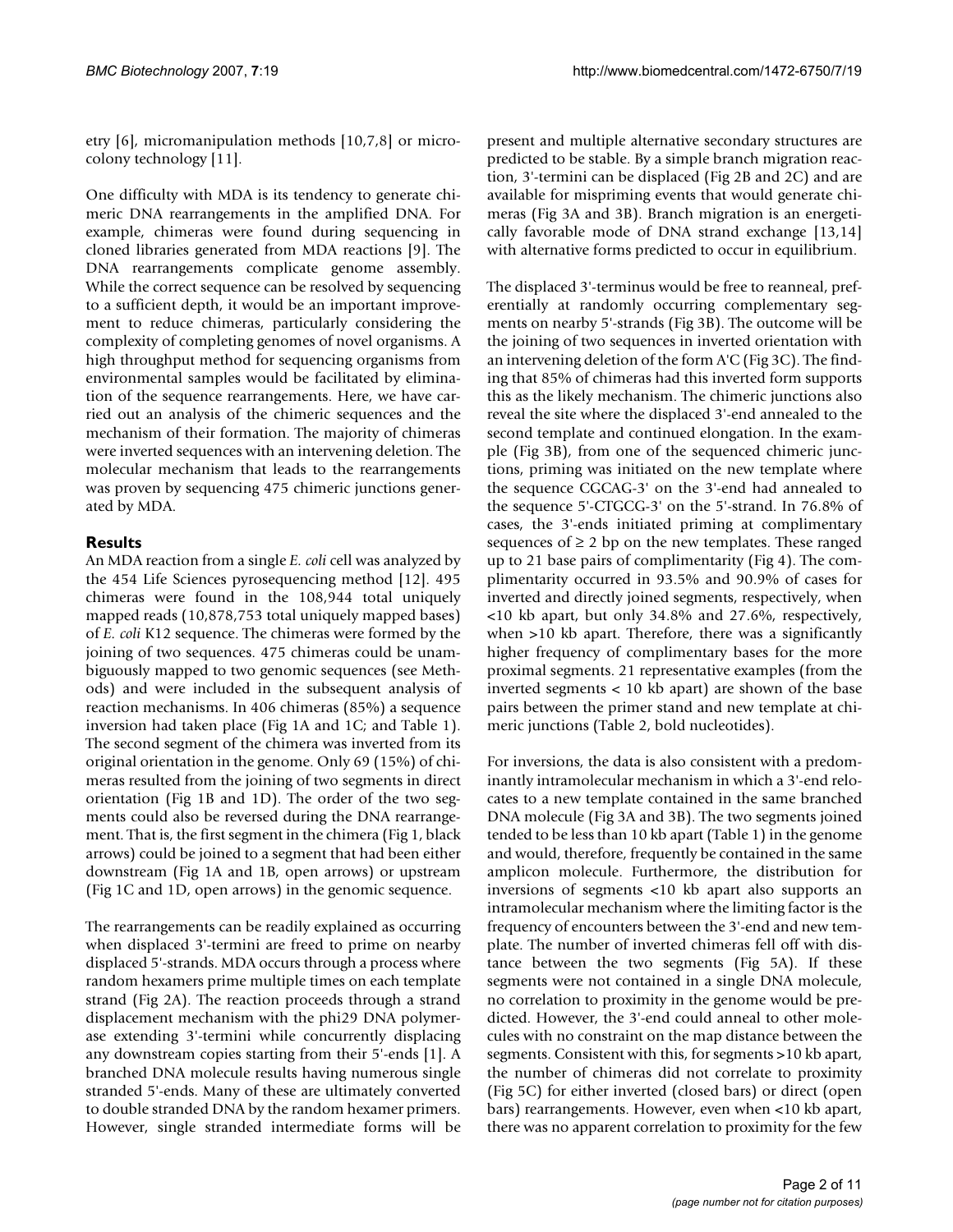#### **Table 1: Types of chimeric DNA rearrangements**

|                           | Distance between joined segments <sup>1</sup> | Number of chimeras |  |
|---------------------------|-----------------------------------------------|--------------------|--|
| <b>Inverted Sequences</b> | $< 10$ kb                                     | 337                |  |
|                           | $>$ 10 kb                                     | 69                 |  |
| Total                     |                                               | 406                |  |
| <b>Direct Orientation</b> | $<$ 10 kb                                     | П                  |  |
|                           | $>$ 10 kb                                     | 58                 |  |
| Total                     |                                               | 69                 |  |
| <b>All forms</b>          |                                               | 475                |  |
|                           |                                               |                    |  |

1The distance (nucleotides) in the original genomic sequence, between the 3' end of the first segment and 5' end of the second segment to be joined in the chimera.

segments joined in direct orientation (Fig 5B). This is possibly due to a somewhat different mechanism involving hyperbranched DNA forms (see discussion).

Direct rearrangements result from the joining of two segments derived from the same genomic strand (Fig 1B and 1D). These were infrequent (69/475, Table 1) and had exactly the opposite pattern from inversions; less direct chimeras for segments <10 kb apart (Table 1,  $11/69$  = 16%), and more for >10 kb (Table 1, 58/69 = 84%). The model suggests, for the simplest branched amplicons (Fig 6A), that a displaced 3'-end has few opportunities to reanneal at a new location on the same template strand which would be mostly double stranded. This should disfavor intramolecular rearrangements. Annealing of the 3'-end could also occur on other DNA molecules which would present potential templates in both orientations. As predicted, these intermolecular events occurred at about the same rate for direct and inverted rearrangements (Table 1, 58 vs. 69 chimeras respectively) since the two genomic strands are equally represented among different DNA amplicon molecules. For these data, it can be calculated that inversions are favored over direct rearrangement in

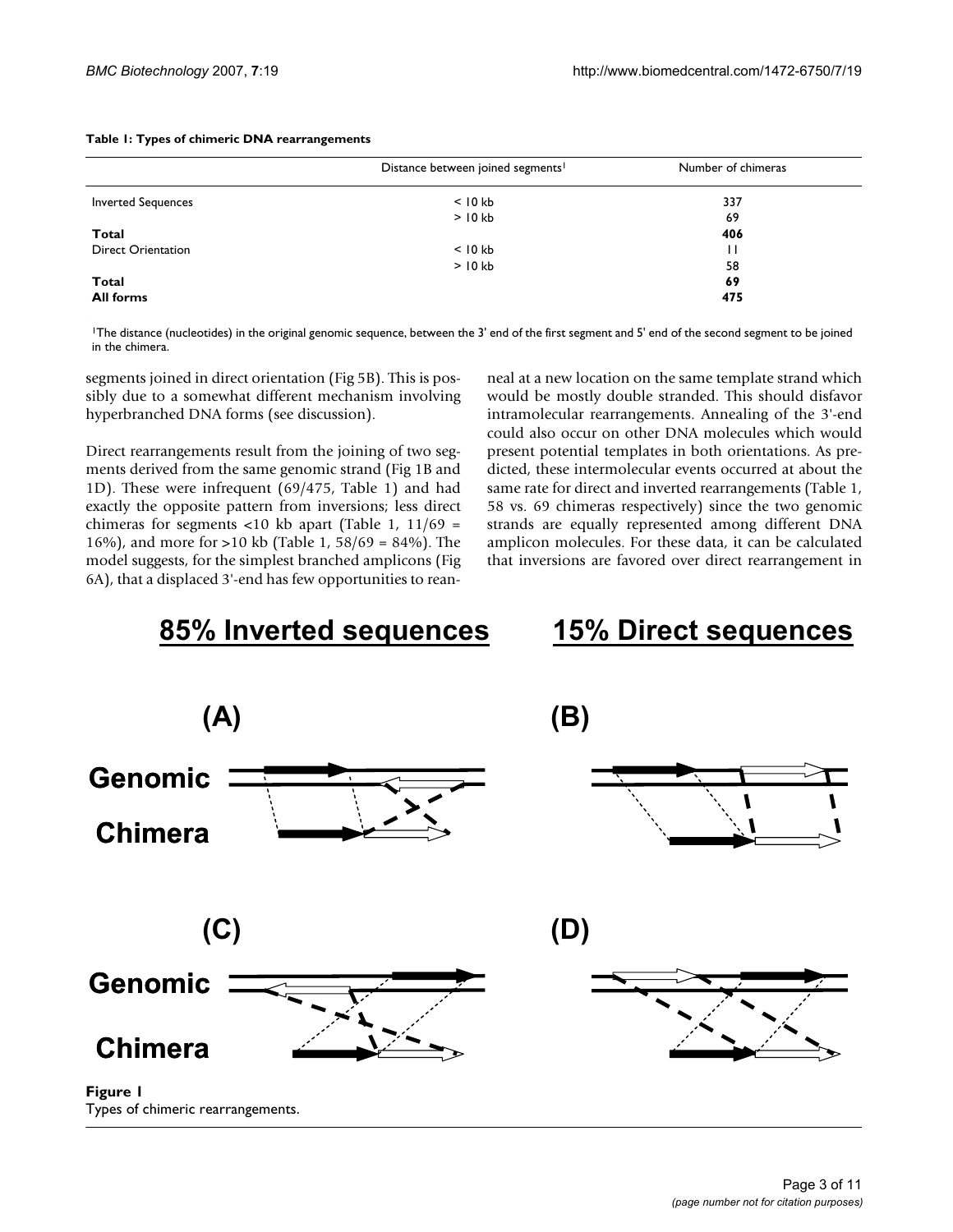



intramolecular reactions by about 26-fold ((58/69)(337/  $11$ ) = 26).

The genomic order of the two segments was reversed (Fig 1C and 1D) in the chimera about half of the time for all chimeric forms (Fig 5A, B, C). Negative values indicate that the upstream segment in the chimera had begun as the downstream segment in the genomic sequence. As predicted from the model for inversions, the displaced 3' end could anneal to new templates that would be available either upstream or downstream (Fig 6A). Also as predicted, for segments >10 kb apart there should be no preference (Fig 5C) for the order of segments since these are predominantly intermolecular mechanisms in which the 3'-end could anneal to any genomic location on the second molecule.

It was also possible to exclude two other potential mechanisms as playing a major role in chimera formation. It would be possible for the displaced 3'-end to form a hairpin structure and self-prime (Fig 6E). It would also be possible for the 3-end to begin priming on the same 5' strand that it had been displacing (Fig 6F). This kind of reaction, called template switching [14], is known to occur in some DNA replication reactions. While both of these mechanisms will result in inversions, the 3'-end can only extend on a new template that is upstream of it genomic sequence (Fig 6G – predicted histogram). Neither the hairpin nor the template switching mechanism can result in the 3'-end annealing to a new genomic location that is downstream. In contrast, the 3'-end is free to anneal to displaced 5'-strands that are either upstream or downstream (Fig 6A) with a predicted histogram (Fig 6B) that is born out by the experimental data (Fig 5A).

## **Discussion**

The mechanism of chimera formation by MDA was revealed by sequencing a whole genome amplification from an *E. coli* cell. 85% of the 475 chimeras evaluated were inverted sequences. MDA could produce these in a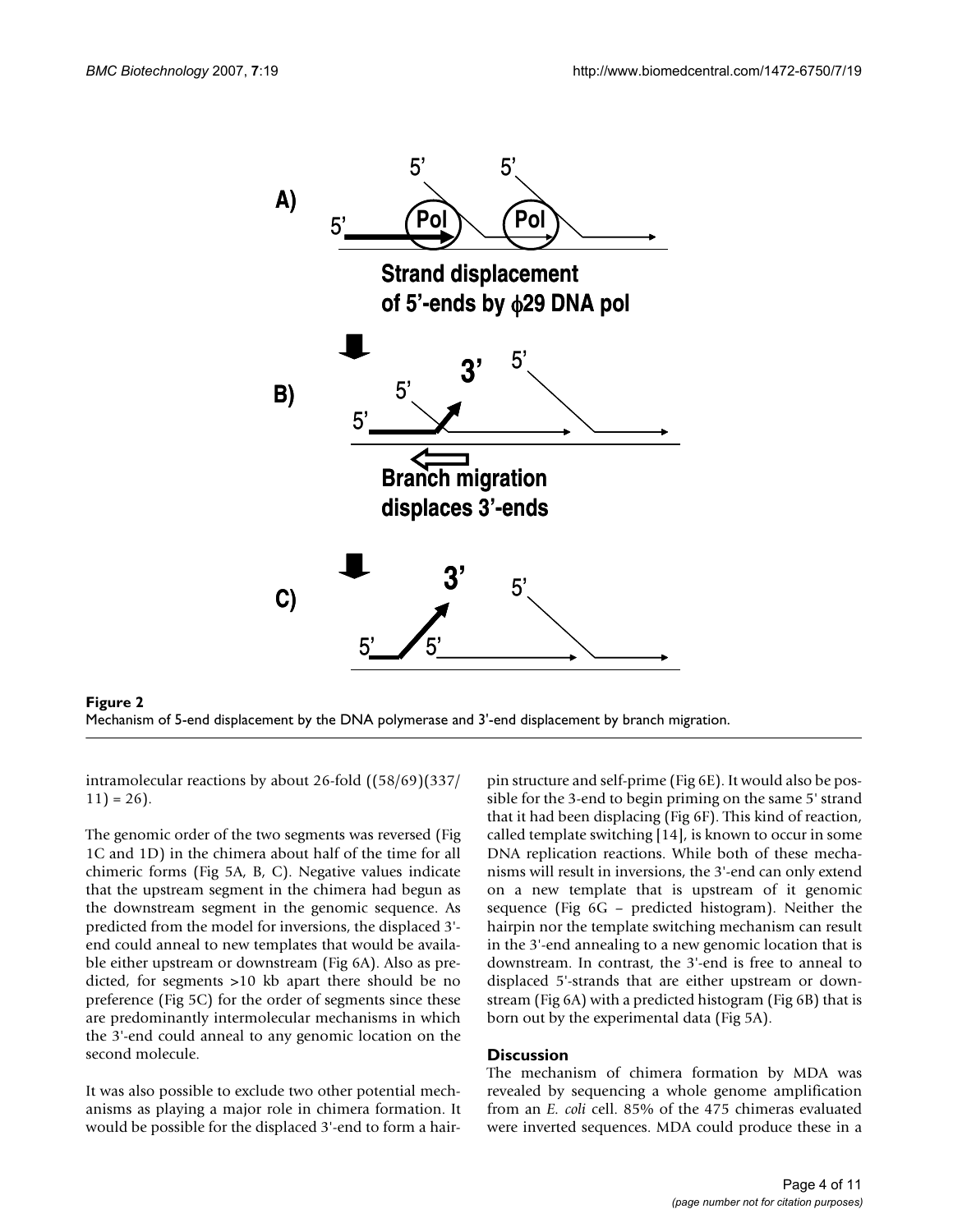

Mechanism of chimera formation with inverted sequences.

three step process; 1) initial extension of the random hexamer primers by strand displacement synthesis in which the phi29 DNA polymerase displaces 5'-ends, 2) displacement of extended 3'-ends by branch migration, and 3) mispriming of the 3'-ends on the nearby displaced 5' strands. The first steps of random primer extension [1,2] and the displacement of 5'-ends [15,16] have been well established. The DNA polymerase could not displace the 3'-ends, however, these would be readily generated by a different mechanism involving branch migration. In MDA, multiple complimentary strands are concurrently synthesized from a template and these will compete for reannealing back to that template (Fig 2). Displacement of single stranded 3'-ends would be energetically favorable through a branch migration mechanism [13,14] with a resulting equilibrium between competing secondary structures. Displaced 3'-ends will be free to prime on new templates (Fig 3B) most frequently on nearby 5'-ends. We prove this model by showing that 85% of chimeras (Table 1) do indeed consist of an upstream sequence that has

been extended on a second, nearby template of opposite polarity generating inversions (Fig 1). Moreover, the chimeric junctions show that in 76.8% of chimeras the upstream sequence had initiated priming on a short complimentary sequence in the new template (Fig 4, and Table 2). In the other 33.2% of chimeras priming did apparently occur with only 1 or no base pairs of complimentarity. This is not precluded since 3'-ends annealed transiently, even with some mismatches, would be rapidly stabilized as the polymerase extends them.

83% of inversions were formed by the joining of sequences that were less than 10 kb apart (Table 1, 337/ 406) in the genome consistent with an intramolecular process. This is reasonably consistent with the 12 kb average length of MDA products when denatured and resolved on an alkaline agarose denaturing gel [2]. These strands will be contained in larger branched and linear forms in the native state. Nevertheless, segments far greater than 10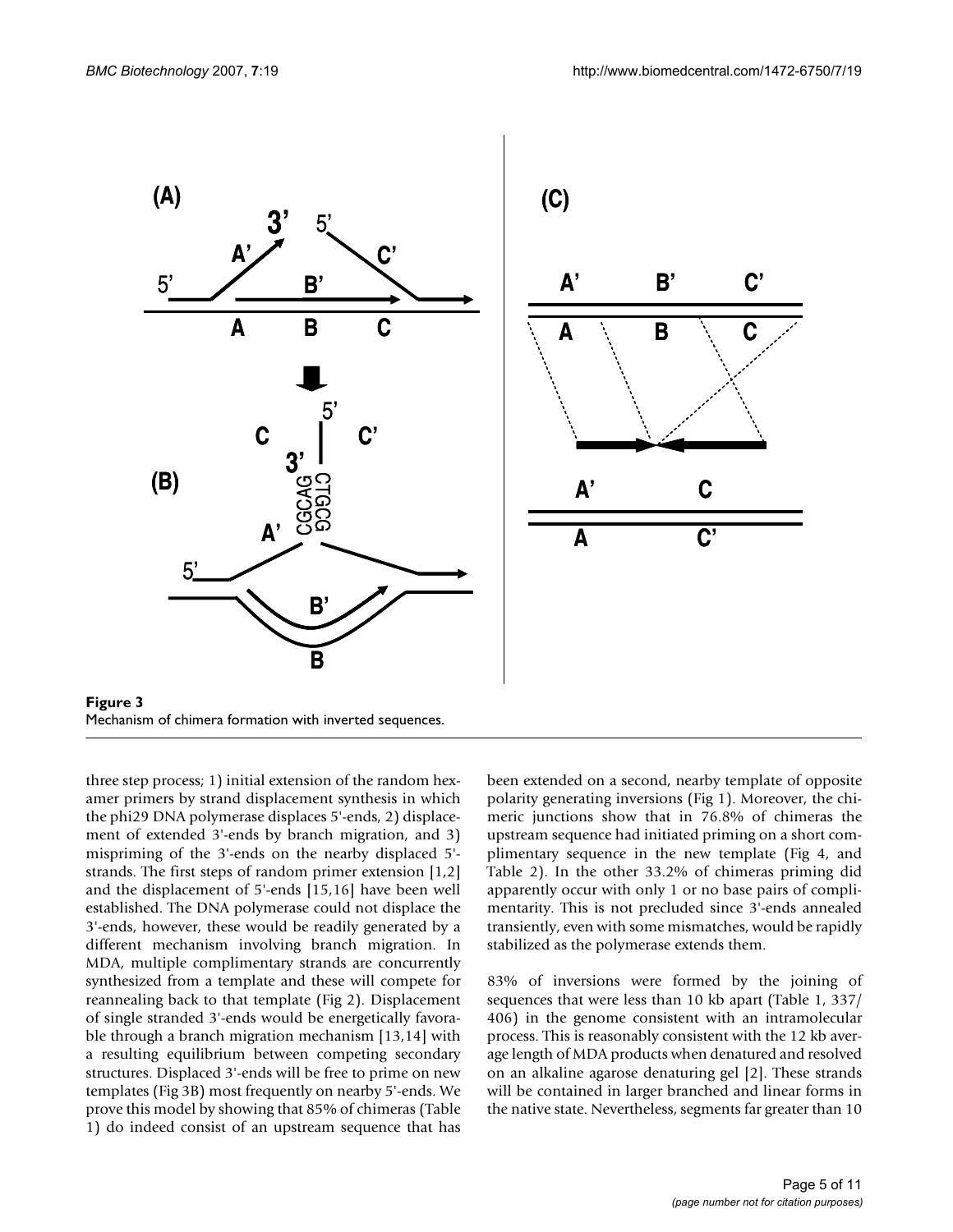| ReadID |                                                           |
|--------|-----------------------------------------------------------|
|        | 075540 3218 3423 5'-CCGAAAATTACTCTACC-3'                  |
|        | 3 ' - TGGCTGTTACTGAGCGCTTAGGTCGT - 5 '                    |
|        | 116645 2999 1485 5'-ATAAATTAAATGAATG-3'                   |
|        | 3 'TACTCGAAAGGAGTGCTGACCCAGCCCG-5'                        |
|        | 011550_4060_0841 5'-ACCACAACAGAACCTTCTTT-3'               |
|        | 3 ' GAAACTTTTACTGTTGTAGTAAGTG-5'                          |
|        |                                                           |
|        | 3 ' - GTAGAC - CTTACACGTTTTACCG - 5 '                     |
|        | 045274_2234_1769    5'-TACGGTTGTATGCTGCGC-3'              |
|        | 3'-ACGCGAACAGATATCCACCTCAAATGC-5'                         |
|        | 127787_3000_2253 5'-CCAGCAGGGATTGCGTCATCGC-3'             |
|        | 3'-AGCGTATTGGGCATGGTTTCAGT-5'                             |
|        | 106844 3069 3603 5'-ATGTAGCCAGCAACATTAT-3'                |
|        | 3'-GTAATATTCGTTCTCGGTATGGGTTCTC-5'                        |
|        | 002131 3149 2822 5'-GGCGACTATGCACTAGGGAA-3'               |
|        | 3'-CCCTTACGGACACGTTTAATCAAGAC-5'                          |
|        | 175043 3546 0829 5'-ATCTGATAGTCCAGAAAACC-3'               |
|        | 3 ' - TTTGGTCGTAGTTGTTTCTCTAACCA-5'                       |
|        | 114939 3307 2524 5'-CTTCGACGATACCCATGCCGGA-3'             |
|        | 3'-GGCCTTCTTCACGCATTTTGCTTGA-5                            |
|        | 148627_3831_3379 5'-CCCATTGCCGTCGTACTTTTGATTGTT-3'        |
|        | 3'-AACAATGAAGCCCGTTTCC-5'                                 |
|        | 004326_2840_3105    5'-CGCTGCGTGATTCCCACGCCGG-3'          |
|        | 3'-GCGGCCATGCCTTTGG-CTTAACAG-5'                           |
|        | 096255_3814_0862 5'-CCAGTGAATTTCACTTCGCCAACG-3'           |
|        | 3'-GGTTGCCCGACCGGGTGTTCAAC-5'                             |
|        | 034769_3258_1412    5'-TGTACTAAAAGGGTAGTCAGAAAAA-3'       |
|        | 3'-TCTTTTTGGTCCAGAGCTAAAAT-5'                             |
|        | I51610_2448_0137 5'-GAGGCAACATTTGATCGTCAGTG-3'            |
|        | 3'-CAGTCATACTTTTCAGGCACCGTCG-5'                           |
|        | 066589_3139_3159 5'-CGCCAGGAAACATTGCACACCACGC-3'          |
|        | 3'-GTGGGGCGCTAGCGCTCCGTTTGG-5'                            |
|        | 173672 2559 2768 5'-CATTCCCGGAATTACATATCTTT-3'            |
|        | 3 ' - TATAGAAAAAGTAATCCGTCACCGGA-5'                       |
|        | 116413 2206 3333 5'-GCATATCTCCATCCTGAGTGACGC-3'           |
|        | 3'-CTCATTGCGAAAACCAACCCGCTCTT-5'                          |
|        | 117929 3656 1113 5'-TTTGAAATATCCACTATTAAGCTAGTGTTTAACG-3' |
|        | 3'-CACAAATTGCGTCGGAA-5'                                   |
|        |                                                           |
|        | 3 ' - CAAAAACACTTAGAGTGGTTAGGGTTT-5'                      |
|        | 127287 2649 1441 5'-GCGCACGTAGTTCGCAGGACGC-GGGT-3'        |
|        | 3 ' - CGTCCTGCGGCCCAAGACGACTAGCTAT-5 '                    |

**Table 2: Representative examples of complimentary bases between the displaced 3'-end (upper sequence) and the new template (lower sequence).** 

All examples are from the set of inverted chimeras for segments <10 kb apart. Base pairs between the 3'-end and the new template are shown in bold. (see Methods for Assignment of Chimeric Junctions).

kb apart would be less likely to occur in the same amplicon molecules.

All of the observations support intramolecular formation of inversions with rarer interaction between different amplicon molecules creating some direct and inverted rearrangements: 1) inversions are favored for segments that are <10 kb apart and more likely to be contained together in the same amplicon molecule, 2) all chimeric forms are infrequent for segments >10 kb apart (Table 1) since these would be intermolecular and diffusion limited, 3) inverted and direct rearrangements occur about equally for segments >10 kb apart because separate DNA molecules will contain potential single stranded templates of either strand equally, 4) within 10 kb, proximity of segments is favored for inversions (Fig 5A) agreeing with an entropic advantage that depends on containment of primer and template in one molecule, 5) direct rear-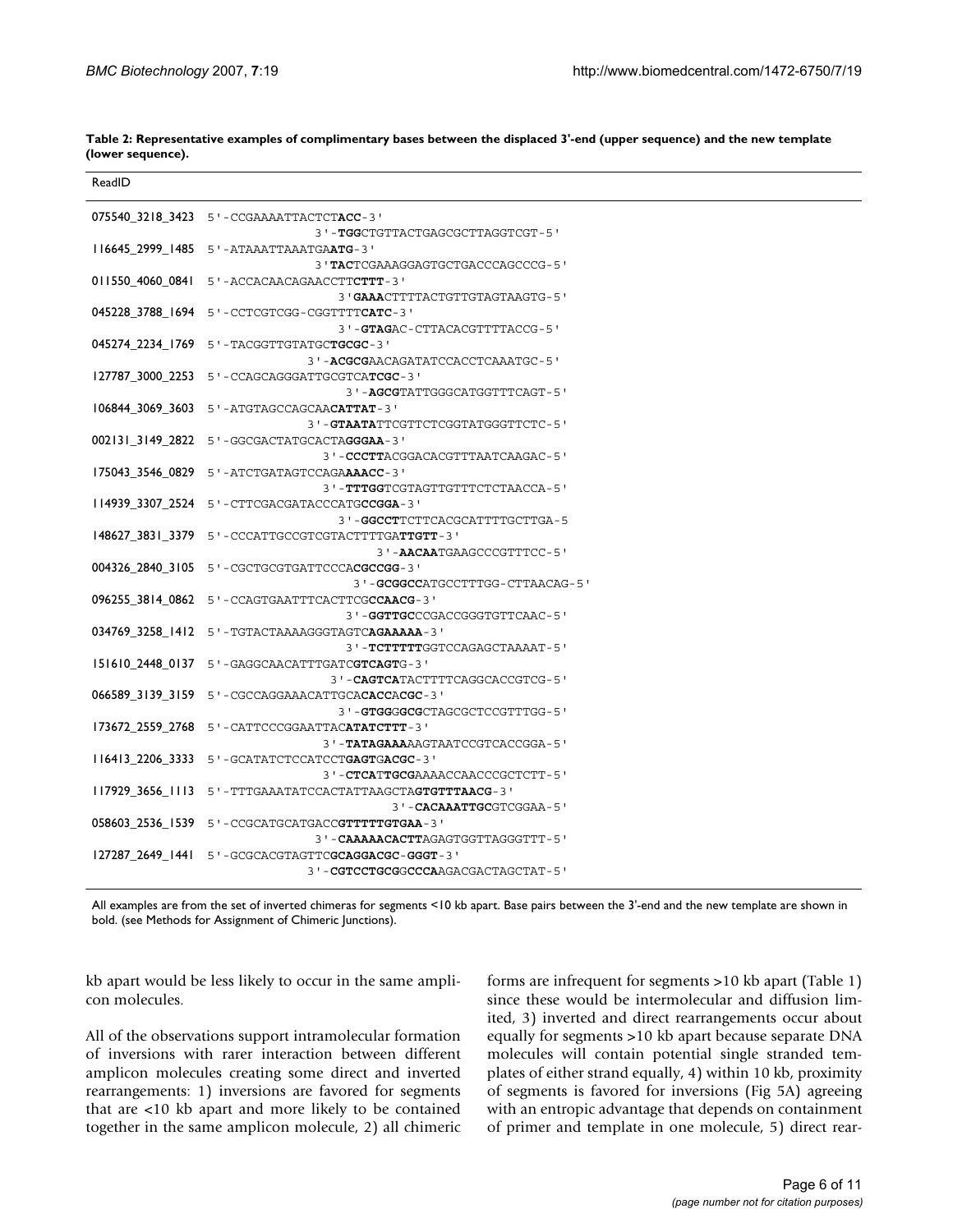

#### **Figure 4**

**Number of complimentary bases in the chimeric junction**. BLAST alignments of each of a chimera's segments to the *E. coli genome revealed the junctions and the number of complimentary base pairs the 3'-end formed upon annealing to the new* template (see Material and Methods).

rangements did not correlate to genomic proximity for segments <10 kb (Fig 5B) or >10 kb apart (Fig 5C, open bars) consistent with most being intermolecular processes, 6) simple branched amplicon molecules are predicted to contain displaced 3'-ends and an excess of displaced 5-strands of the polarity that would yield inversions (Fig 6A), and 7) direct joining for segments <10 kb apart (Fig 5B) is infrequent consistent with the lack of an obvious model for the reannealing of a 3'-end back to its own template at a new location. An intramolecular mechanism for direct rearrangements would be possible within a multiply branched DNA molecule, referred to as hyperbranched [16], where several rounds of replication had occurred. As newly synthesized strands serve, in turn, as templates for more synthesis and branching, displaced 5' strands would be available in both polarities to serve as templates. However, this mechanism appears to have only generated a few chimeras. 11 of 475 chimeras (2.3%) were directly joined segments that were <10 kb apart (Table 1). This is more than predicted on a random basis  $(2)(10)$ kb $/4.6 \times 10^6$  bp *E. coli* genome = 0.4%), but there was no apparent correlation to genomic proximity within the 10 kb set (Fig 5B). Perhaps highly branched molecules could more easily bring together the distal strands within single amplicon molecules.

About one chimeric junction was found per 22 kb of MDA generated DNA in the 454 sequences. A similar rate of chimera formation was found with the Sanger sequencing method using cloned libraries derived from MDA reactions [9]. 31.8% of clones (having an average of 3 kb inserts) were chimeric giving a frequency of about one rearrangement per 10 kb of MDA product. The authors hypothesized that single stranded DNA played some role in chimera formation and found that S1 nuclease treatment of MDA reactions, prior to use in cloning, dramatically reduced chimeras. Our work confirms the role of single stranded DNA as an intermediate in the pathway for chimera formation (Fig 2 and 3). It was also suggested that chimeras were somehow created by the library cloning process since they were not detected by PCR analysis in the original MDA reactions. Our data proves, in contrast, that the chimeras are created during the MDA reaction. Possibly the earlier work failed to detect chimeras in the MDA reaction because any particular junction sequence would be rare. S1 nuclease treatment of MDA amplicons should prove valuable for sequencing by the 454 method as well as from cloned DNA libraries as it should cleave the single stranded region that connects the two segments of the chimera (Fig 3B). This model also suggests why S1 nuclease does not eliminate all chimeras, leaving 6–8% of inserts still rearranged [9]. MDA generated chimeras that are eventually converted to the completely double stranded form would persist.

Over the past several years, MDA has enabled new experimental strategies in many research fields [4,6-8,17,18]. It has the potential to transform the field of metagenomics by allowing sequencing directly from cells isolated from the environment. Development of culture methods is no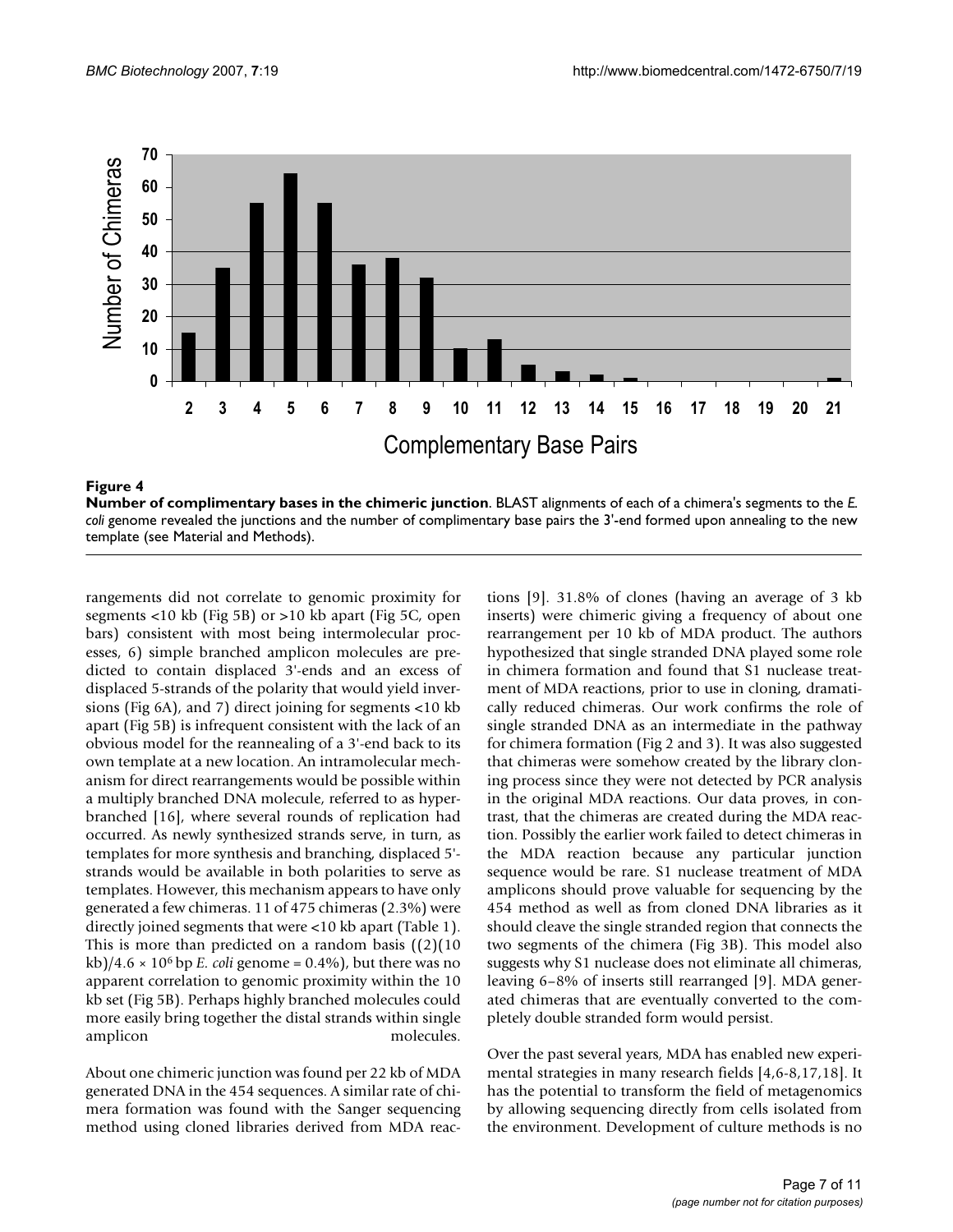

#### **Figure 5**

**Distances spanned by chimera junctions**. The size of the intervening genome segment spanned by each chimeric junction was sorted into one of twenty bins, and the resulting histograms plotted for A) inverted segments < 10 kb apart, B) Directly joined segments <10 kb apart, and C) inverted (closed bars) and directly joined (open bars) sequences for segments > 10 kb apart.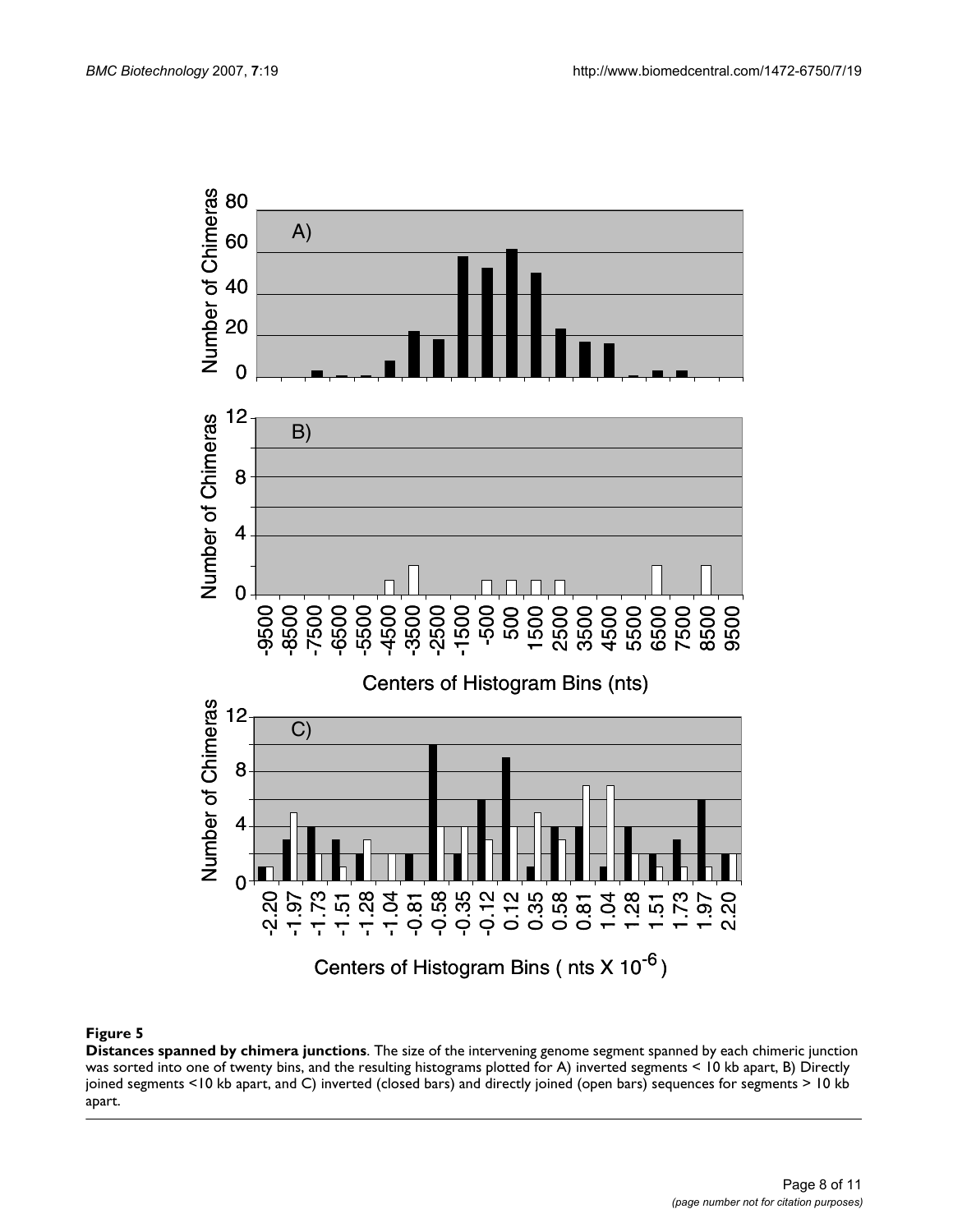

longer required in order to obtain sufficient DNA for sequencing. While the fidelity of the Phi29 DNA polymerase is very high [18,19], two notable alterations of the amplified DNA must be taken into consideration, amplification bias and chimeric rearrangements. While MDA is the least biased whole genome amplification method reported [2,5], there is some uneven representation over the genomic template. Bias was even greater when amplifying from single cells [6]. However, all genomic regions tested were represented, at least to some extent, and it was feasible to complete genomes simply by sequencing to a sufficient depth [9]. Chimeric sequences can also be resolved with sufficient sequencing depth, but add to the difficulty of assembling and closing genomes.

Understanding the mechanism of chimera formation should allow better optimization of MDA reaction conditions. It should be helpful to disfavor the annealing that occurs where displaced 3'-ends prime on new templates. The history of PCR development demonstrates many approaches for inhibiting nonspecific priming including lowering  $MgCl<sub>2</sub>$ , dNTP or DNA polymerase concentration, or increasing reaction temperature. Single strand DNA binding proteins recently introduced into MDA protocols [20] might also disfavor unwanted priming. Shorter MDA reaction times might also help depending on the dynamics of single stranded DNA accumulation and mispriming events. S1 treatment might also be more efficient at early MDA time points since chimeras are eventually converted to fully double-stranded DNA. Methods to reduce chimera formation are currently under investigation.

## **Conclusion**

The formation of chimeras is an important limitation to the MDA method. In the case of whole genome sequencing from single bacterial cells, it adds to the difficulty of the sequence assembly process. This is particularly important for novel organisms where the sequence had not been previously determined. Identification of the mechanism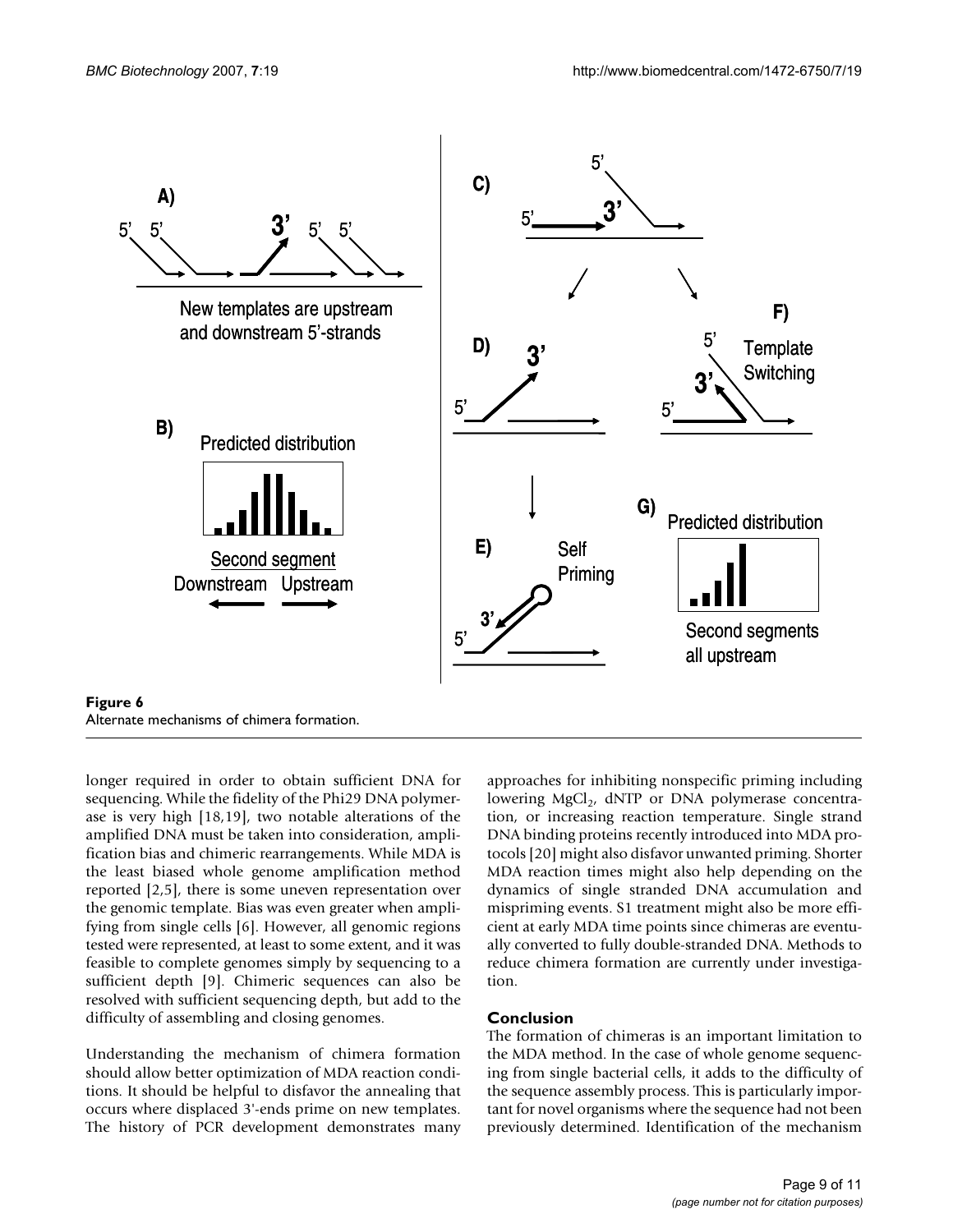for chimera formation is a critical step in solving this obstacle and suggests many potential modifications to MDA that could reduce chimeras. The 454 sequencing approach used here will provide a rapid method to assess the utility of tested modifications.

## **Methods**

#### *Micromanipulation of a single* **E. coli** *cell*

The system for micromanipulation has been described in detail elsewhere [10]. Briefly, an inverted microscope (Olympus IX70) with micromanipulation equipment (TransferMan NK2; CellTram Vario, Eppendorf) was used with sterilized glass capillaries (ID  $10 \mu m$ ) to isolate a single *E. coli* cell (strain K12, ATCC, catalogue number 19215) from a suspension of cells to 200 nl TE buffer.

#### *MDA whole genome amplification and 454 DNA sequencing*

The single *E. coli* cell was placed on ice. 2.8 μl TE-buffer was added and MDA carried out in a 50 μl reaction volume using the REPLI-g kit (Qiagen) following the manufacture's recommended protocol. After incubation for 16 h at 30°C, the reaction was terminated at 65°C for 3 min. 3–5 μg of the MDA product was then used for 454-library construction and sequenced with the 454 Life Science GS 20 instrument according to the manufacturer's recommendations (454 Life Sciences, New Haven, CT).

#### *Informatics Analysis for chimera characterization*

Reads were aligned to the *E. coli* K12 reference genome using GS 20 Mapping Software (454 Life Sciences, New Haven, CT). Reads categorized as PartiallyMapped were further analyzed by using NCBI BLAST Version 2.2.10 [21] to align each of the reads to the *E. coli* K12 reference sequence. Reads that had two segments of length >20 that mapped to noncontiguous portions of the reference genome were characterized as chimeric. Chimeric reads were further categorized based on the genome strand orientation of the pair of aligned read segments (they either map to the same genome strand or to opposite genome strands), the number of overlapping bases in the chimeric junction, and the size of the intervening genome segment spanned by the chimeric junction.

The chimera rate was calculated as the total of 495 identified chimeras divided by the number of base pairs sequenced. For 20 of these chimeras, the map location of one of the segments was ambiguous aligning to two or more different genomic regions. This reflects the repetitive character of the *E. coli* K12 genome sequence at small window sizes (20–50 nts) and the short 454 GS 20 read length of about 100 nts. Therefore, these 20 chimeras were omitted from the analysis of the mechanism of chimera formation which was carried out on the remaining 475 chimeras. The deleted segment refers to the nucleotides from the 3'-end of the first segment to the 5'-end of the second segment in the genomic sequence.

#### *Assignment of the chimeric junction and complimentary bases between the 3'-end and new template*

The location of the chimeric junction was assigned from bases in common between BLAST alignments of each of the chimera's segments to the *E. coli* genome. Complimentary base pairs, where the displaced 3'-end annealed to the new template, were revealed by BLAST alignments where the first segment of the chimera had sequences in common with both genomic segments. In a few cases, BLAST had alternative possible junction assignments due to its use of sequence alignment scoring as opposed to thermodynamic favorability. However, analysis of sequence discrepancies suggests that BLAST was >95% accurate in assigning the correct nucleotide at which the 3'-end initiated priming on the new template.

## **List of abbreviations**

MDA: Multiple Displacement Amplification

## **Authors' contributions**

RL provided the MDA whole genome amplification from a single *E. coli* cell, obtained 454 sequencing data, proposed the reaction mechanisms for chimera formation and drafted the manuscript. TS determined the sequences of the chimeric junctions, analyzed them for strand polarity and distance between joined segments, and noted the complimentary bases shared between the two segments. All authors read and approved the final manuscript

## **Acknowledgements**

We thank Thomas Ishoey for single cell micromanipulation and MDA reactions, and Karen Y. Beeson, Susanne M.D. Goldberg and Brian P. Walenz for 454 sequencing, and Hamilton Smith and Clyde Hutchison for critically reading the manuscript.

## **References**

- 1. Dean FB, Nelson JR, Giesler TL, Lasken RS: **[Rapid amplification of](http://www.ncbi.nlm.nih.gov/entrez/query.fcgi?cmd=Retrieve&db=PubMed&dopt=Abstract&list_uids=11381035) [plasmid and phage DNA using Phi 29 DNA polymerase and](http://www.ncbi.nlm.nih.gov/entrez/query.fcgi?cmd=Retrieve&db=PubMed&dopt=Abstract&list_uids=11381035) [multiply-primed rolling circle amplification.](http://www.ncbi.nlm.nih.gov/entrez/query.fcgi?cmd=Retrieve&db=PubMed&dopt=Abstract&list_uids=11381035)** *Genome Res* 2001, **11:**1095-1099.
- 2. Dean FB, Hosono S, Fang L, Wu X, Faruqi AF, Bray-Ward P, Sun Z, Zong Q, Du Y, Du J, *et al.*: **[Comprehensive human genome](http://www.ncbi.nlm.nih.gov/entrez/query.fcgi?cmd=Retrieve&db=PubMed&dopt=Abstract&list_uids=11959976) [amplification using multiple displacement amplification.](http://www.ncbi.nlm.nih.gov/entrez/query.fcgi?cmd=Retrieve&db=PubMed&dopt=Abstract&list_uids=11959976)** *Proc Natl Acad Sci USA* 2002, **99:**5261-5266.
- 3. Buckley PG, Mantripragada KK, Benetkiewicz M, Tapia-Paez I, Diaz De Stahl T, Rosenquist M, Ali H, Jarbo C, De Bustos C, Hirvela C, *et al.*: **[A full-coverage, high-resolution human chromosome 22](http://www.ncbi.nlm.nih.gov/entrez/query.fcgi?cmd=Retrieve&db=PubMed&dopt=Abstract&list_uids=12444106) [genomic microarray for clinical and research applications.](http://www.ncbi.nlm.nih.gov/entrez/query.fcgi?cmd=Retrieve&db=PubMed&dopt=Abstract&list_uids=12444106)** *Hum Mol Genet* 2002, **11:**3221-3229.
- 4. Lasken RS, Egholm M: **[Whole genome amplification: abundant](http://www.ncbi.nlm.nih.gov/entrez/query.fcgi?cmd=Retrieve&db=PubMed&dopt=Abstract&list_uids=14624861) [supplies of DNA from precious samples or clinical speci](http://www.ncbi.nlm.nih.gov/entrez/query.fcgi?cmd=Retrieve&db=PubMed&dopt=Abstract&list_uids=14624861)[mens.](http://www.ncbi.nlm.nih.gov/entrez/query.fcgi?cmd=Retrieve&db=PubMed&dopt=Abstract&list_uids=14624861)** *Trends Biotechnol* 2003, **21:**531-535.
- 5. Hosono S, Faruqi AF, Dean FB, Du Y, Sun Z, Wu X, Du J, Kingsmore SF, Egholm M, Lasken RS: **[Unbiased whole-genome amplifica](http://www.ncbi.nlm.nih.gov/entrez/query.fcgi?cmd=Retrieve&db=PubMed&dopt=Abstract&list_uids=12695328)** $tion$  directly from clinical samples. **13:**954-964.
- 6. Raghunathan A, Ferguson HR, Bornarth CJ, Driscoll M, Lasken RS: **[Genomic DNA amplification from a single bacterium.](http://www.ncbi.nlm.nih.gov/entrez/query.fcgi?cmd=Retrieve&db=PubMed&dopt=Abstract&list_uids=15933038)** *Appl Environ Microbiol* 2005, **71:**3342-3347.